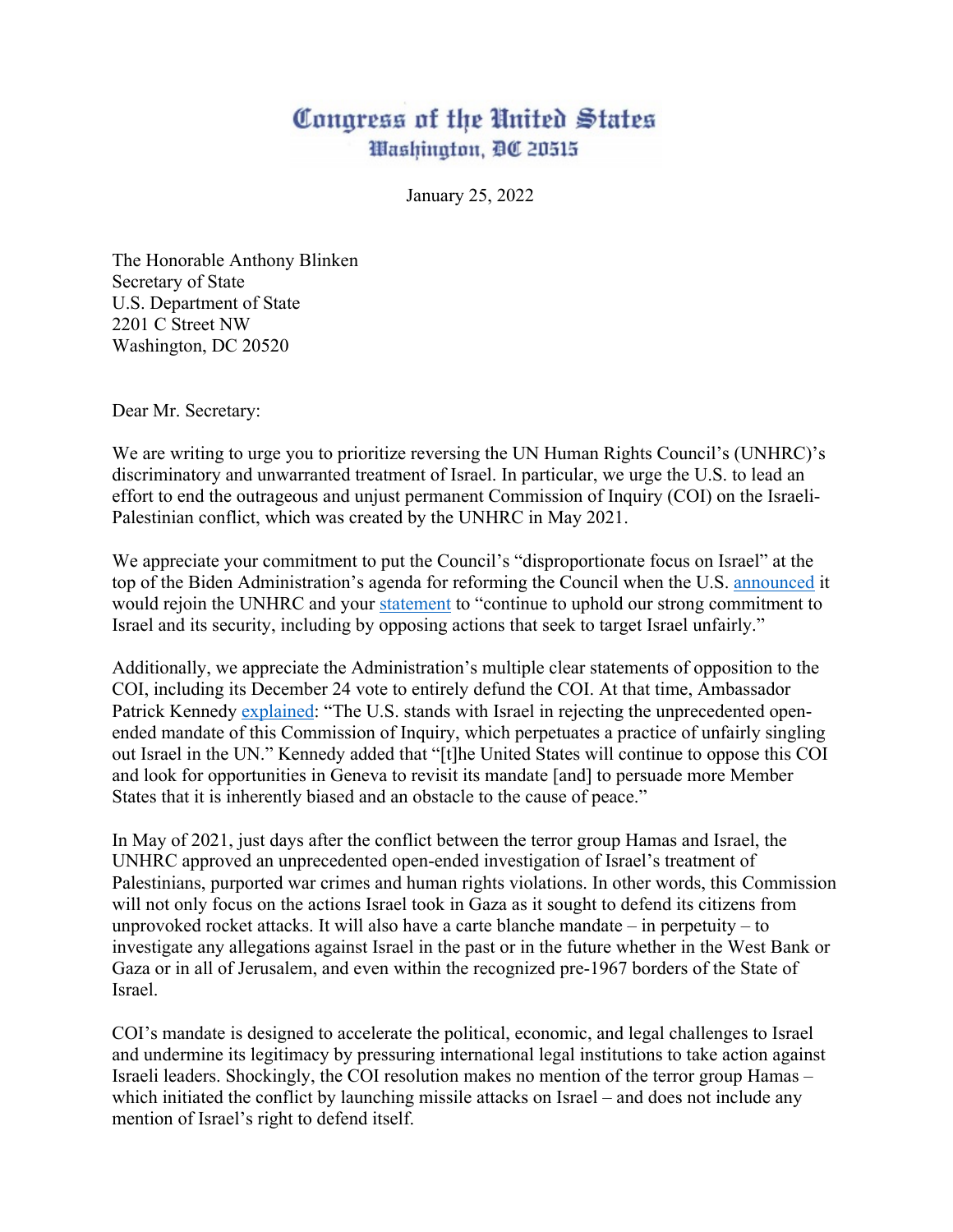This COI is outrageous and ought to be cancelled. With the UN budget in crisis, stretched by the COVID pandemic which affects all humanity, it is irresponsible to spend precious resources on yet another unjustified UN investigation of Israel.

The UN already has at least six other bodies which unfairly target Israel, including the Division of Palestinian Rights, the Committee on the Exercise of the Inalienable Rights of the Palestinian People, the United Nations Information System on the Question of Palestine, the "Special Rapporteur on the situation of human rights in the Palestinian Territory occupied since 1967," the "Special Committee to Investigate Israeli Practices Affecting the Human Rights of the Palestinian People and Other Arabs of the Occupied Territories," and the "United Nations Register of Damage Caused by the Construction of the Wall in the Occupied Palestinian Territory." The number of such bodies unfairly targeting Israel should be decreased to zero, not increased adding a COI.

Moreover, there is no rational justification for the 2021 I-P COI being "ongoing," while the UNHRC investigative bodies for Burundi, Libya, South Sudan, Syria, Venezuela, and Yemen must be renewed on an annual or biannual basis.

This reflects the UNHRC's continued broader bias against Israel. Its Agenda Item VII – the only country-specific permanent item on the Council's agenda – enshrines its discrimination by requiring Israel be singled out at every meeting. Accordingly, of the thirty-two UNHRC mandated investigative probes, nine have been against Israel. There are no commissions of inquiry on the mass genocide of Uyghurs in Xinjiang or specific mandates toward Hamas, an internationally designated terrorist group. The UNHRC should be using its resources to fulfill its mission of promoting human rights around the world – not singling out a country that was attacked by more than 4,000 rockets aimed indiscriminately at civilian populations.

Additionally, the UN leadership selected to conduct this investigative mission have records of anti-Israel bias, severely diminishing the credibility of the Commission. Chairwoman Navi Pillay, while serving as UN High Commissioner for Human Rights from 2008 to 2014, repeatedly and unjustly accused Israel of committing war crimes. She declared that "the Israeli government treats international law with perpetual disdain," which is contrary to the fact that Israel maintains a robust legal system that respects and complies with international law. At the same time, Pillay reportedly said nothing at all about egregious human rights abuses in dozens of other countries which, unlike Israel, received the worst, "Not Free" rating from the respected Freedom House. Pillay's prior record on Israel was so biased the Obama Administration reportedly blocked her from renewal as UN High Commissioner for Human Rights. Former House Foreign Affairs Committee Chairwoman Ileana Ros-Lehtinen (R-FL) and Chairman Elliot Engel (D-NY) also opposed the extension, noting that Pillay had "repeatedly demonstrated bias against the State of Israel."

Miloon Kothari issued an abhorrent statement on behalf of the UN that it was a humanitarian obligation of partner countries to "reconsider the continuation of military cooperation with Israel," even while Israel has been the U.S.'s most important defense partner throughout the region and has saved numerous American lives. Lastly, Chris Sidoti wrote an article in 2018 lauding a Palestinian commission for "courageously denouncing violations by the occupying Israeli forces." We agree with that you stated that the UNHRC "suffers from serious flaws, including disproportionate attention on Israel," and that the U.S. "must push back against attempts to subvert the ideals upon which the Human Rights Council was founded."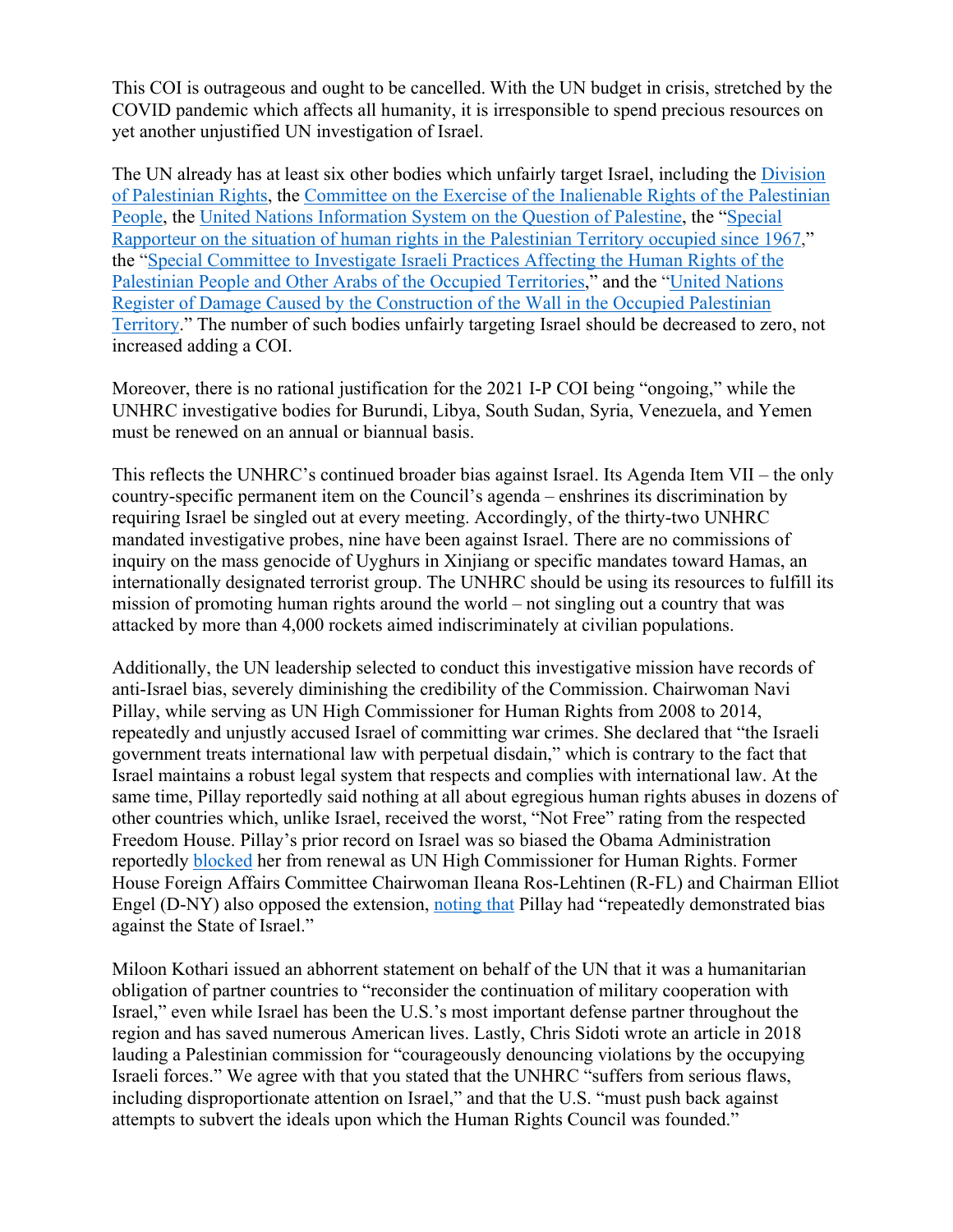We urge you to do just that: use the United States' good offices to lead the effort to eliminate the biased COI in the United States, and urge defunding of the Commission through the Appropriations process in Congress.

Please know that while Congress may be divided on the Administration's decision to rejoin the UNHRC, we stand united in urging you to act upon the Administration's commitment to defend Israel from discriminatory treatment at the Human Rights Council and throughout the UN system.

Sincerely,



Josh Gottheimer Vicky Hartzler

 $\mathscr{F} \mathscr{L}$ Ader  $\overline{a}$  , and the contract of  $\overline{a}$ 

Robert B. Aderholt Colin Allred Member of Congress Member of Congress

 $0.92$ 

Don Bacon Gus M. Bilirakis

Ben Cline Tom Cole

Jim Costa Henry Cuellar Member of Congress Member of Congress

icky Hartzler

Member of Congress Member of Congress

 $\Box$ 

Member of Congress Member of Congress

 $\sum_{i=1}^n$ 

Member of Congress Member of Congress

 $\qquad \qquad$ 

appt.  $\overline{\mathcal{C}}$ 

Mike Gallagher **Andrew R. Garbarino** Andrew R. Garbarino Member of Congress Member of Congress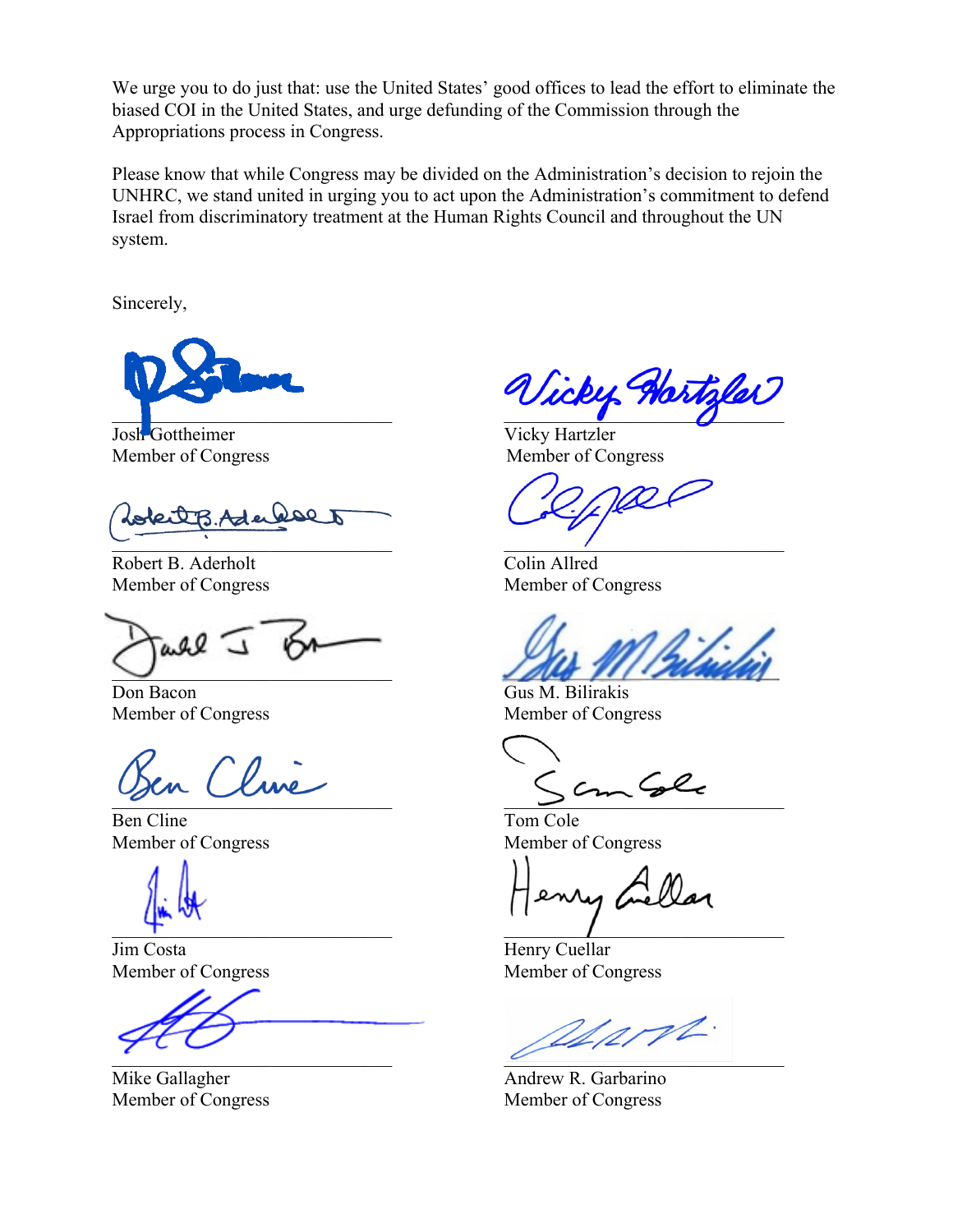Jared & Goldern

Jared Golden Vicente Gonzalez

ul E Creen  $\mathcal{L}$  , the contract of the contract of  $\mathcal{L}$ 

Mark E. Green, M.D. David P. Joyce Member of Congress Member of Congress

John Katko Doug Lamborn Member of Congress Member of Congress

 $Y$ ed  $N$  trans  $\cup$   $\infty$   $\cup$   $\cup$   $\cup$   $\infty$   $\cup$   $\cup$   $\in$   $\cup$   $\in$   $\cup$   $\in$   $\cup$   $\in$   $\cup$   $\in$   $\cup$   $\in$   $\cup$   $\in$   $\cup$   $\in$   $\cup$   $\in$   $\cup$   $\in$   $\cup$   $\in$   $\cup$   $\in$   $\cup$   $\in$   $\cup$   $\in$   $\cup$   $\in$   $\cup$   $\in$   $\cup$   $\in$   $\cup$   $\in$   $\in$ 

Ted W. Lieu **Elaine Luria** Member of Congress Member of Congress

Jat leg) nonning

Stephanie Murphy Donald Norcross Member of Congress Member of Congress

 $\sim$ 

Tom O'Halleran Scott H. Peters Member of Congress Member of Congress

Kathleen Rice Mike D. Rogers Member of Congress Member of Congress

 $\overline{\phantom{a}}$ 

Member of Congress Member of Congress

Havened Popu

\_\_\_\_\_\_\_\_\_\_\_\_\_\_\_\_\_\_\_\_\_\_\_\_\_\_\_\_\_\_ \_\_\_\_\_\_\_\_\_\_\_\_\_\_\_\_\_\_\_\_\_\_\_\_\_\_\_\_\_\_

u.

Kathy Manning Cathy McMorris Rodgers Member of Congress Member of Congress

 $\blacksquare$ 

 $L_{\text{max}}$